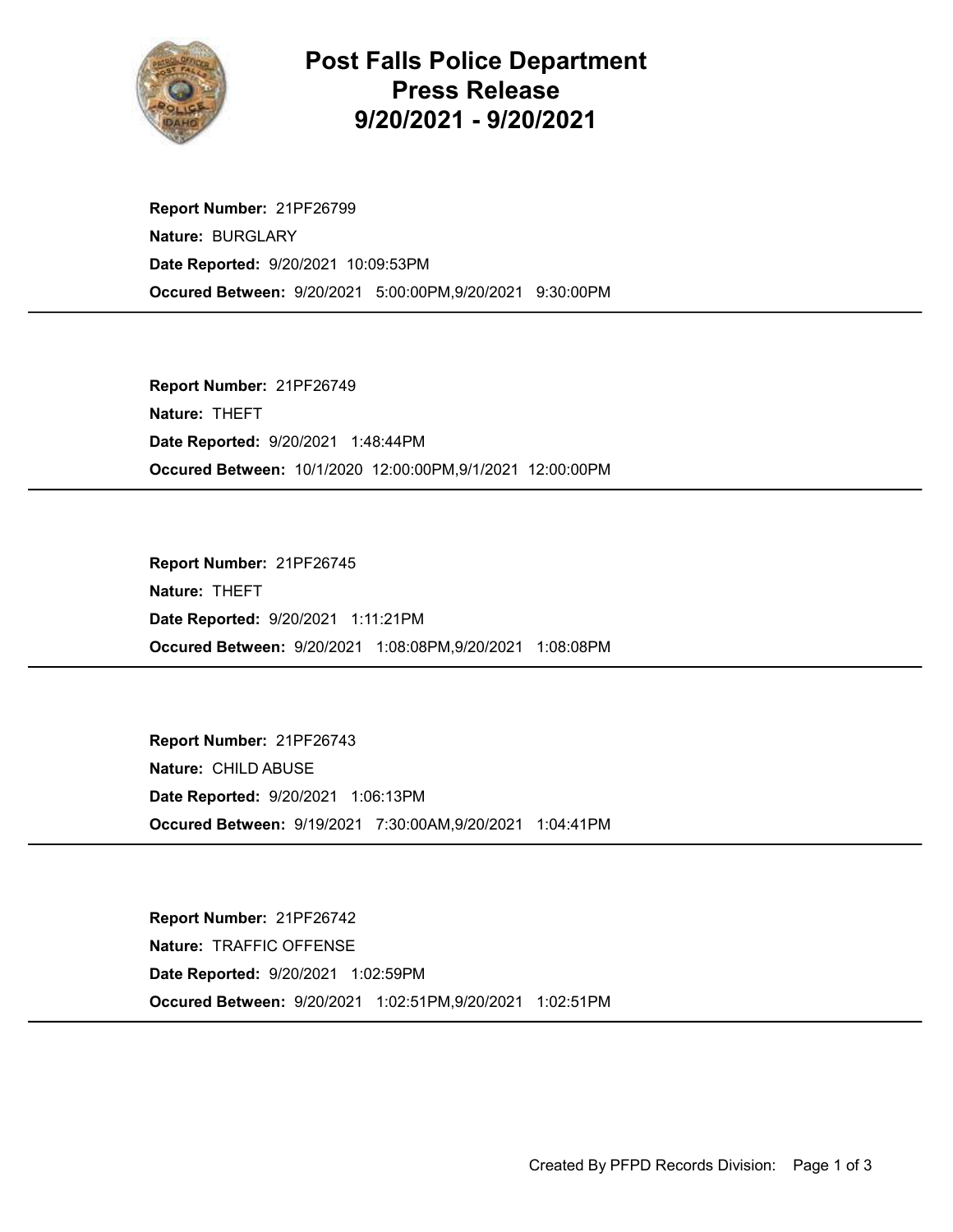Occured Between: 9/20/2021 12:56:06PM,9/20/2021 12:56:06PM Report Number: 21PF26741 Nature: FOUND PROPERTY Date Reported: 9/20/2021 12:56:19PM

Occured Between: 9/19/2021 2:27:00PM,9/19/2021 2:36:00PM Report Number: 21PF26731 Nature: BURGLARY Date Reported: 9/20/2021 11:26:23AM

Occured Between: 9/20/2021 10:08:25AM,9/20/2021 10:08:25AM Report Number: 21PF26725 Nature: ANIMAL BITE Date Reported: 9/20/2021 10:11:30AM

Occured Between: 9/20/2021 8:54:36AM,9/20/2021 8:54:36AM Report Number: 21PF26720 Nature: MAL INJURY Date Reported: 9/20/2021 8:56:03AM

Occured Between: 9/20/2021 8:17:24AM,9/20/2021 8:17:24AM Report Number: 21PF26717 Nature: DVA VIOLATION Date Reported: 9/20/2021 8:17:24AM

Occured Between: 9/20/2021 7:48:03AM,9/20/2021 7:48:07AM Report Number: 21PF26714 Nature: ACCIDENT PD Date Reported: 9/20/2021 7:51:04AM